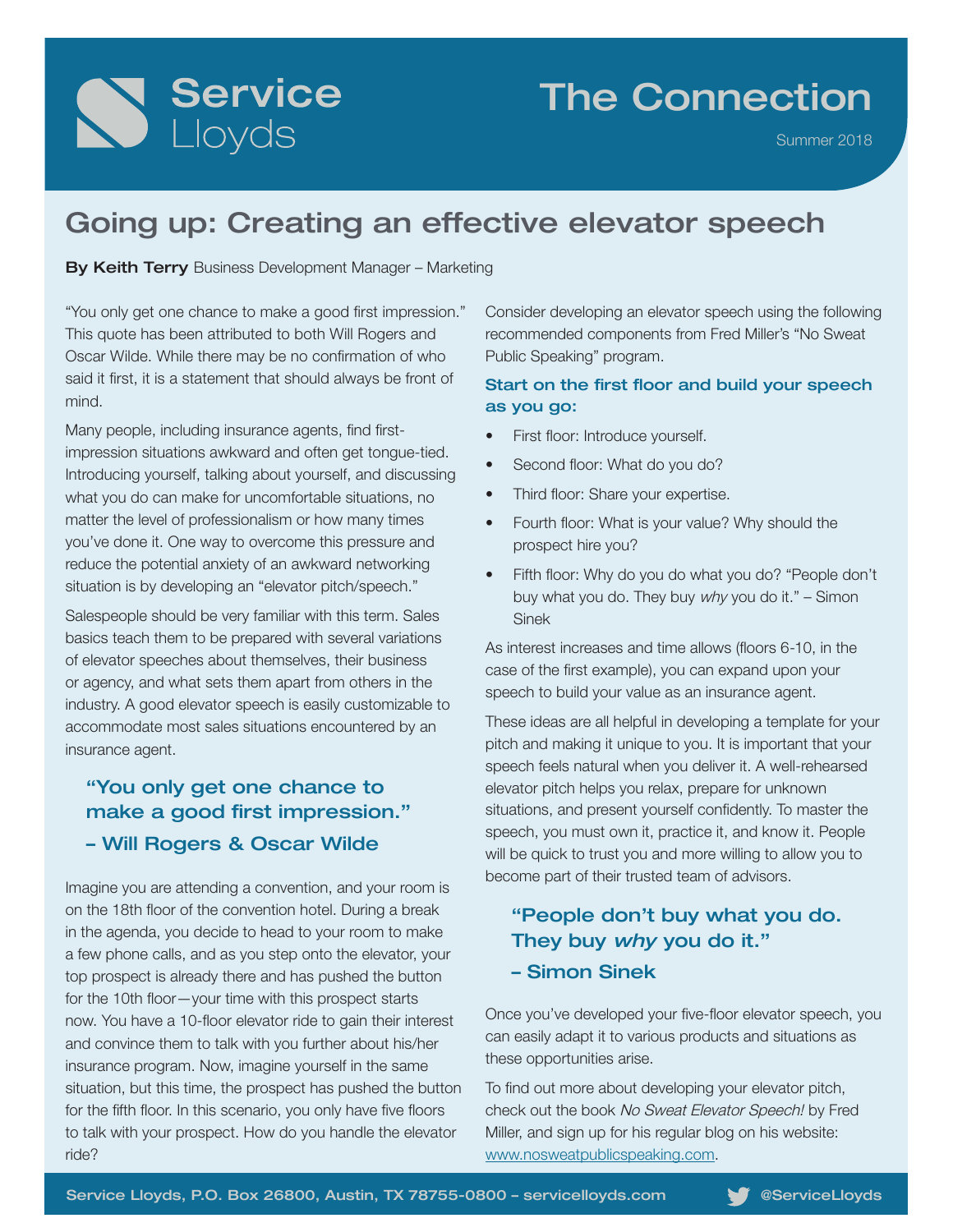## Preventing Heat-Related Illness

**By Tipton Scruggs Loss Control Supervisor** 

As the calendar approaches warmer weather, adequate precautions must be taken to prevent heat-related illness, whether work-related or not.

Heat-related illnesses typically occur when the body cannot adequately cool itself through sweating. Not only is this a risk during leisure activities, but many occupations, such as construction, manufacturing, and landscape maintenance, also expose people to high-temperature conditions, which is something that must be considered from a safety and risk control aspect. Employees in these conditions are at risk of developing the following illnesses:

- Heat rash Consists of a red, bumpy rash that can itch. This is not usually dangerous, although it is an indicator that heat is affecting the body and should be taken into consideration.
- Heat syncope (fainting) Usually occurs when someone is not used to working in a hot environment; typically is not dangerous. Move to a cool or shaded area and wear loose clothing.
- Heat cramps Painful muscle cramps caused by a loss of salt when sweating. Drinking fluids that are high in electrolytes can relieve heat cramps. However, severe cramps may require medical attention.
- Heat exhaustion Symptoms include feeling weak, dizzy, or nauseous. Skin can be clammy, and body temperatures may be above normal. To treat heat exhaustion, remove heavy clothing, rest in a cool place, and drink electrolyte fluids. If there is vomiting or loss of consciousness, seek medical attention immediately.
- Heatstroke The most dangerous type of heat-related illness. Occurs when the body's natural cooling processes stop working and the body stops sweating. May include very hot and dry skin, confusion, convulsions, seizures, and loss of consciousness. Heatstroke can lead to death, so get help immediately.

In addition to these, too much exposure to such strenuous conditions can put so much strain on the heart and blood vessels that it can lead to heart failure or stroke. Working outside under the hazard of direct or too much sunlight can result in sunburn or sunstroke, and long-term exposure can, of course, lead to skin cancer.

The good news is there are resources and ways to prevent these illnesses. First, the heat index is a reliable source in gauging the level of risk during summer months:

| <b>Heat Index</b>       | <b>Risk Level</b>    |
|-------------------------|----------------------|
| Less than $91^{\circ}F$ | Low                  |
| 91-103°F                | Moderate             |
| 103-115°F               | High                 |
| Greater than 115°F      | Very high to extreme |

Second, the following are preventive actions that can be taken to avoid heat-related illness:

- Drink plenty of fluids each day: approximately two bottles of water every hour, or more if performing physical work activities in elevated temperatures. Minimize Gatorade intake and avoid energy drinks, alcohol, and caffeine.
- Wear a hat and light colored, loose-fitting clothing. Cover as much skin as possible. Use sunscreen when working outdoors.
- Eat a regular, well-balanced diet and stay away from heavy foods.
- Build up sun exposure slowly and take more frequent breaks in cool, shaded locations to help the body adapt to the conditions. Acclimate the body to the work environment.
- If symptoms of heat-related illness appear, alert the supervisor present and take a break in a cool, shaded area.

Adhering to these safety precautions and being able to recognize the symptoms of heat-related illnesses will help ensure their prevention. Have a safe Texas summer!

EDITOR: Melinda O'Connell moconnell@sgifs.com CONTRIBUTORS: Jan Kearbey

Vice President of Marketing jkearbey@servicelloyds.com

Keith Terry Business Development Manager – Marketing keith.terry@servicelloyds.com Tipton Scruggs Loss Control Supervisor tscruggs@servicelloyds.com

Service Lloyds, P.O. Box 26800, Austin, TX 78755-0800 - servicelloyds.com **We**ServiceLloyds